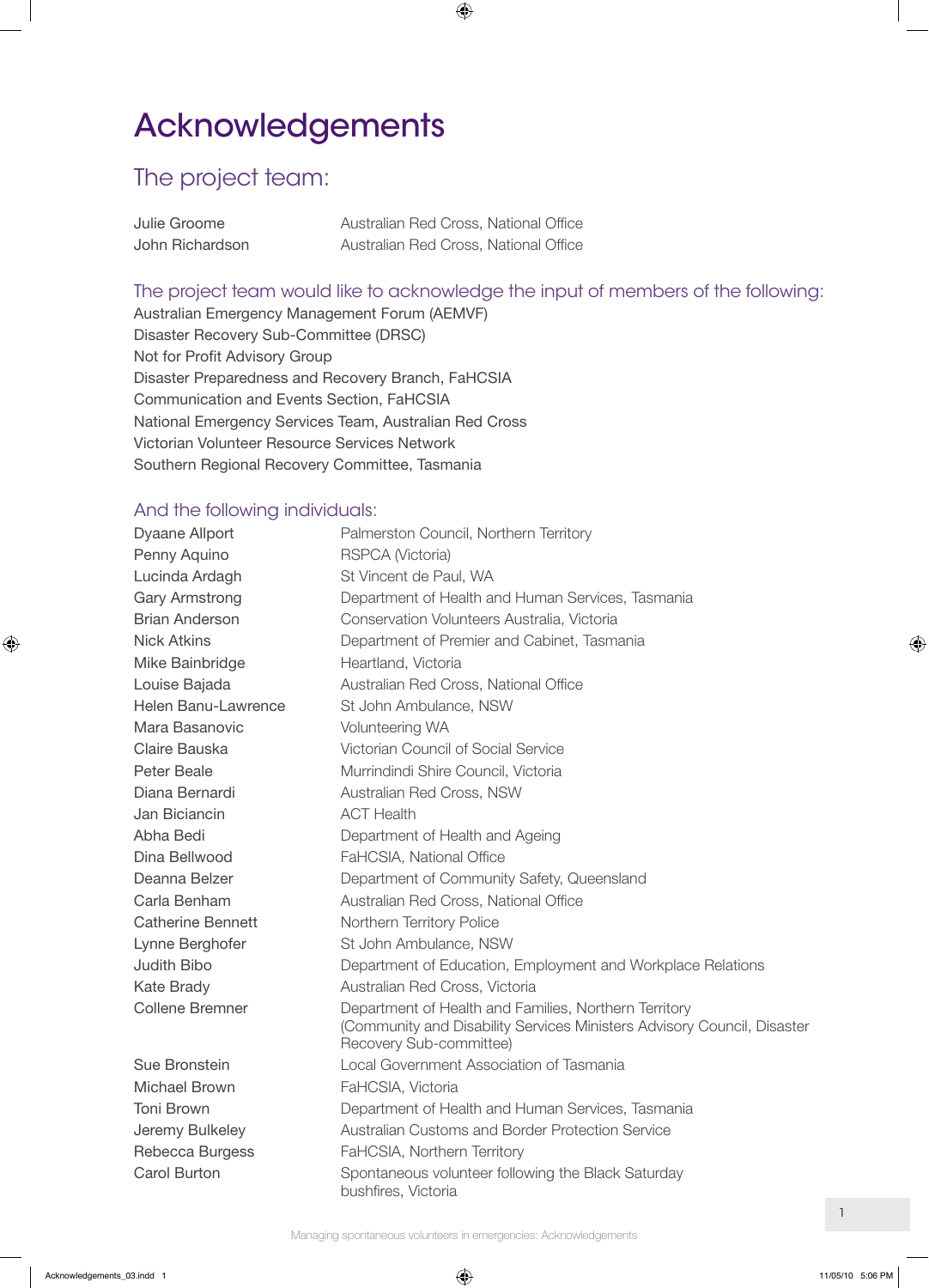









Kevin Butler Blaze Aid

Paul Cramer FaHCSIA, NSW Brendan Delaney **Anglicare, NSW** Alan Eason WA Police

Teesha Butler Kinglake Ranges Neighbourhood House, Victoria Rex Cardwell **Rotary Club of Whittlesea, Victoria** Martin Carney **Australian Red Cross, SA** Phil Carney **Department of Communities, Queensland** (Community and Disability Services Ministers Advisory Council, Disaster Recovery Sub-committee) Charlotte Carter Spontaneous volunteer following the Black Saturday bushfires, Victoria Stephen Carter St John Ambulance Paul Carr Fire and Emergency Services Authority, WA Kim Chadband Victorian Bushfire Reconstruction and Recovery Authority Michael Chew **Australian Federal Police** Andrew Clarke **Uniting Church, SA** Robyn Clayton **Australian Taxation Office** Peter Cocks Volunteering Australia Andrew Coghlan **Australian Red Cross, National Office** Anne Coleman **Department of the Chief Minister, Northern Territory** Jason Collins Emergency Management NSW Laura Colliver **Mitchell Community Health, Victoria** Howard Colvin **Australian Red Cross, Tasmania** Paul Considine **Australian Council of State Emergency Services** Vicki Cornell Department for Families and Communities, SA David Cornett City of Sydney Council Alison Cottrell **Alison** Cook University, Queensland Chris Court **Chris Court Australian Red Cross**, Tasmania Nikki Cowcher **Australian Red Cross, Northern Territory** Roxy Cowie St John Ambulance, Tasmania Steve Crimston **Australian Red Cross, ACT** Merveen Cross Fire and Emergency Services Authority, WA Penny Croser **Victorian Bushfire Reconstruction and Recovery Authority** Adrian Cully **Nillumbik Shire Council, Victoria** Gail Cumming Nillumbik Shire Council, Victoria Suzanna Cuplovic **Adventist Development & Relief Agency, WA** Jan Dachs **ACT Emergency Services Agency** Lynne Dalton Centre for Volunteering, NSW Campbell Darby **Department of the Chief Minister, Northern Territory** Peter Davies **Northern Territory Emergency Service** Ruki De Silva **Australian Red Cross, Victoria** Mike Delaney **Tasmanian Council of Churches** Adam Dent **Australian Red Cross, Victoria** Diane Dickson Volunteering ACT Mark Dole **State Emergency Service, Queensland** Kevin Doyle **Australian Veterinary Association** Mairead Doyle **Australian Red Cross, National Office** Jelenko Dragisic Volunteering Queensland Darren Elder **Australian Red Cross, National Office**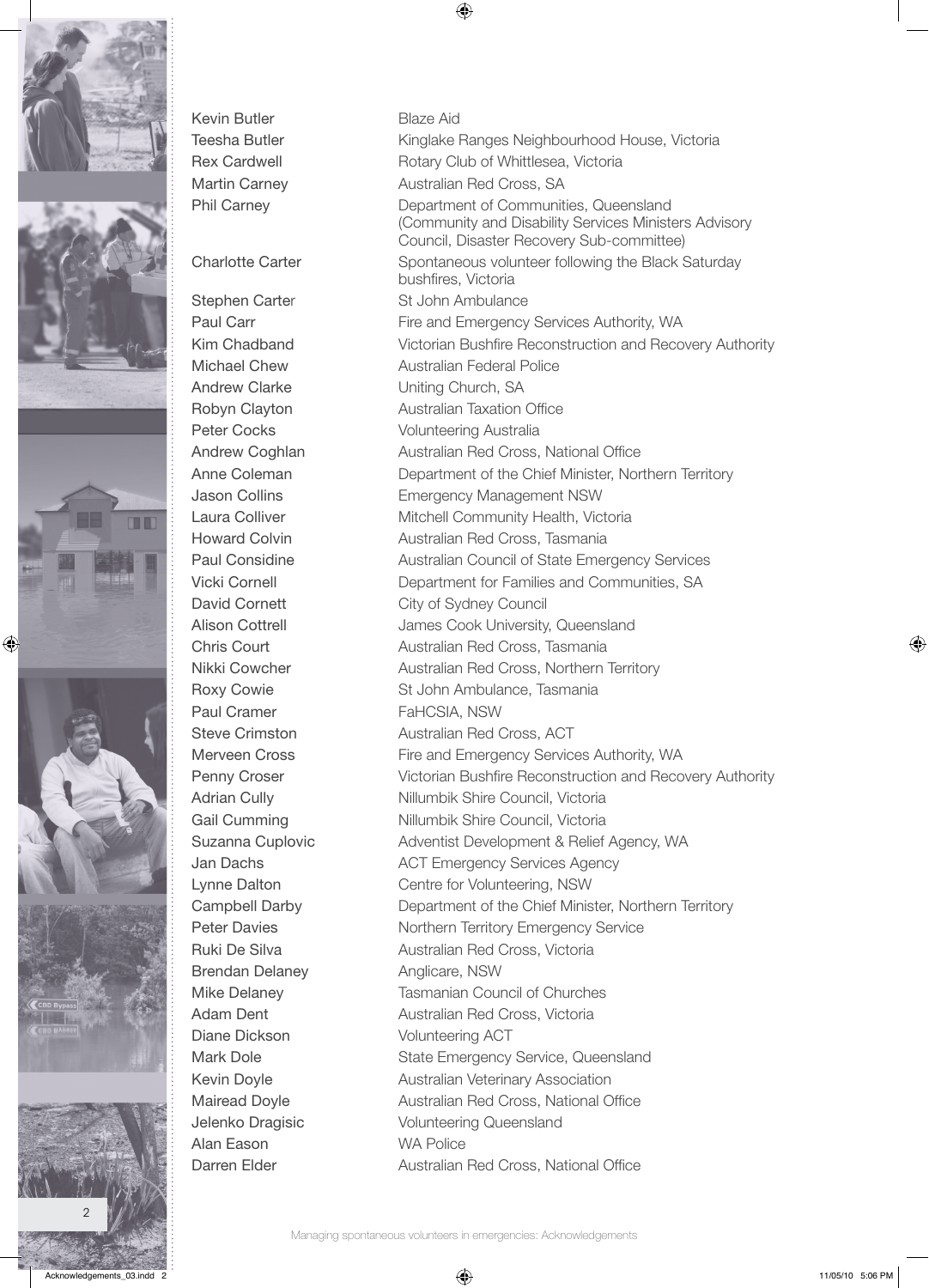Mark Groote SAFECOM Philip Hunt VicRelief Foodbank

Kate Emerson **Department of Planning and Community Development, Victoria** Brian Emma St Vincent de Paul, NSW Amanda Everton **Volunteering Australia** Matt Falla **Recovery and Rebuilding Facilitator, Kinglake Ranges Community, Victoria** Malcolm Farrow **Professions Australia** Diana Ferguson Country Fire Authority, Victoria Lynn Fisher **Department for Communities, WA** Rachel Fisher **Advanced Personnel Management, Victoria** Pat Flanagan St Vincent de Paul, Tasmania Andrew Foran St John Ambulance, Victoria Jess Fritze Victorian Council of Social Service Bill Gale **Kinglake Ranges Community Recovery Committee**, Victoria Carol Gault **Country Women's Association, WA** Kiya Gill **Australian Red Cross, Northern Territory** Helen Gladstones Department of Premier and Cabinet, WA Helen Goodman Department of Human Services, Victoria Georgina Goodrich **Department for Families and Communities, SA** Judy Gouldbourn Australian Fire and Emergency Service Authorities Council Tony Graham **ACT** State Emergency Service Alison Grealish Ku-ring-gai /Hornsby Volunteer Service, NSW Brad Griffin **Australian Red Cross, Northern Territory** George Grunbaum Communities@Work Glenyse Guinan Salvation Army, Victoria Anthony Guscott Top End Mental Health Service, Northern Territory Sue Ham FaHCSIA, National Office Liam Hanna Volunteering SA & NT Jason Hare **Global Care**, Victoria Alan Hayward Lions Club of Whittlesea, Victoria Mathew Healey Department of Premier and Cabinet, Tasmania Nicholas Hedstrom Welfare Group Region 1, Northern Territory Marnie Hillman State Emergency Service, NSW Anna Joy Hoffman **Australian Red Cross, National Office** Elouise Holmes **Volunteering Victoria** David Howie **Uniting Church, Victoria** Carol Hubert **Australian Red Cross, National Office** Chris Hughes **Break O'Day Council, Tasmania** Sue Hunt FaHCSIA, National Office Neville Hyatt **Local Government Association of SA** Helen Irving **Example 20** United Way Ballarat, Victoria Kris Jack Samaritan's Purse, Victoria Tracey Jackson RSPCA, Queensland Anthonia James Department of Community Safety, Queensland Di Jay **Australian Red Cross, ACT** Bev Johns **Kinglake Ranges Community Recovery Committee**, Victoria Andrea Johnson Spontaneous volunteer following the Black Saturday bushfires, Victoria Richard Johnson Lifeline Coral Coast Capricorn, Queensland Terry Kapeen FaHCSIA, Queensland Angela Kelly **Advanced Personnel Management, Victoria**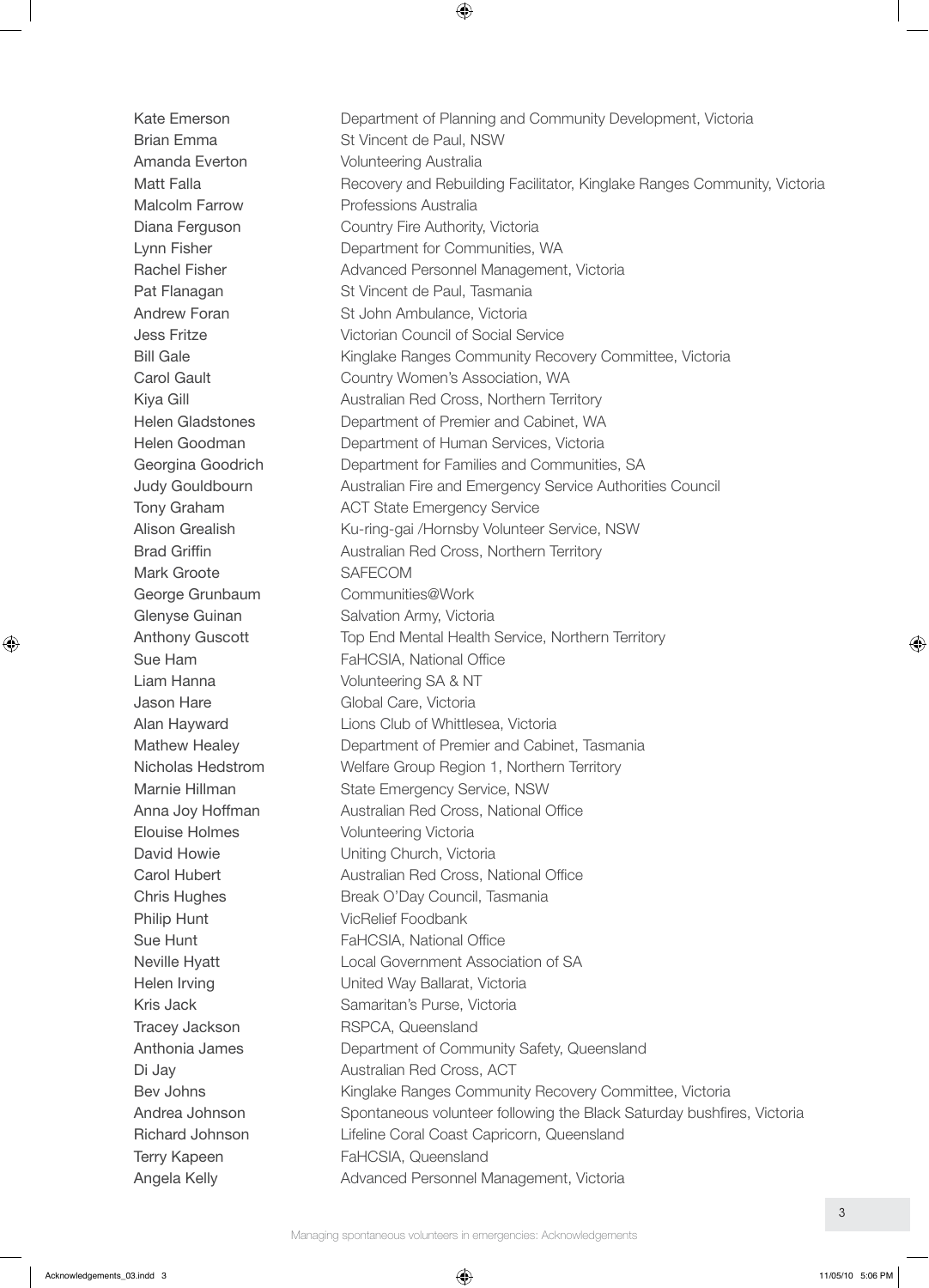







Sarah Kocar **Volunteering ACT** Steve Lawrie **RSPCA, SA** Ian Mannix ABC

Jen Patience Volunteering WA

Michael Kennealy Australian Customs and Border Protection Service Christine Kettleton Lifeline, Tasmania Charles King **Country Fire Authority, Victoria** Jenny Kitchin Department of Disability, Housing and Community Services, ACT Narelle Koteff NSW Rural Fire Service John Lane Western Australia Local Government Association Rachael Laurie People and Parks Foundation, Victoria Buffy Leadbeater Murrindindi Shire Council, Victoria Fleur Leary **Attorney-General's Department** Helen Legg **Hurstbridge Bushfire Support Centre, Victoria** Rhys Maggs **Australian Council of State Emergency Services** Yvonne Magyar Baw Baw Shire, Victoria Geoff Marsh State Emergency Service, Tasmania Sarah Martin Murrindindi Shire Council, Victoria Glenda Masson **Department of Communities, Queensland** Heather McAllister St John Ambulance (SA Inc) Cath McGee **Department for Families and Communities, SA** Annette McKail Whittlesea Community Connections, Victoria Ella McPherson Department of Planning and Community Development, Victoria Kirstie Meheux **Australian Red Cross, NSW** Peter Mitcham State Emergency Service, Victoria Paul Mitchell **Australian Red Cross, Northern Territory** Bev Mulvenna Spontaneous volunteer following the Black Saturday bushfires, Victoria Lauren Nelson **Australian Red Cross Board, ACT** Andrea Nield **Emergency Architects Australia** Veronica O'Brien **Attorney-General's Department** Geraldine O'Grady **Department of Communities, Queensland** Helen O'Keefe **Australian Red Cross, National Office** Kevin O'Loughlin **Department of Health and Human Services**, Tasmania Rob Oerlermans **Lions** International Rosalie Pace **Australian Red Cross, SA** John Parker **Victorian State Emergency Service Authority** Allison Parmenter FaHCSIA, National Office Carolyn Parsons **Australian Red Cross, Queensland** Julie Paterson **Australian Red Cross, SA** Fiona Patterson **Department of Planning and Community Development,** Victoria Richard Patterson Spontaneous volunteer following the Black Saturday bushfires, Victoria Sally Paynter **Australian Red Cross, National Office** Cary Pedicini **Volunteering Australia** David Penman **Department of Planning and Community Development**, Victoria Michael Perkins Rotary, Tasmania Jan Peters **Palmerson Council, Northern Territory**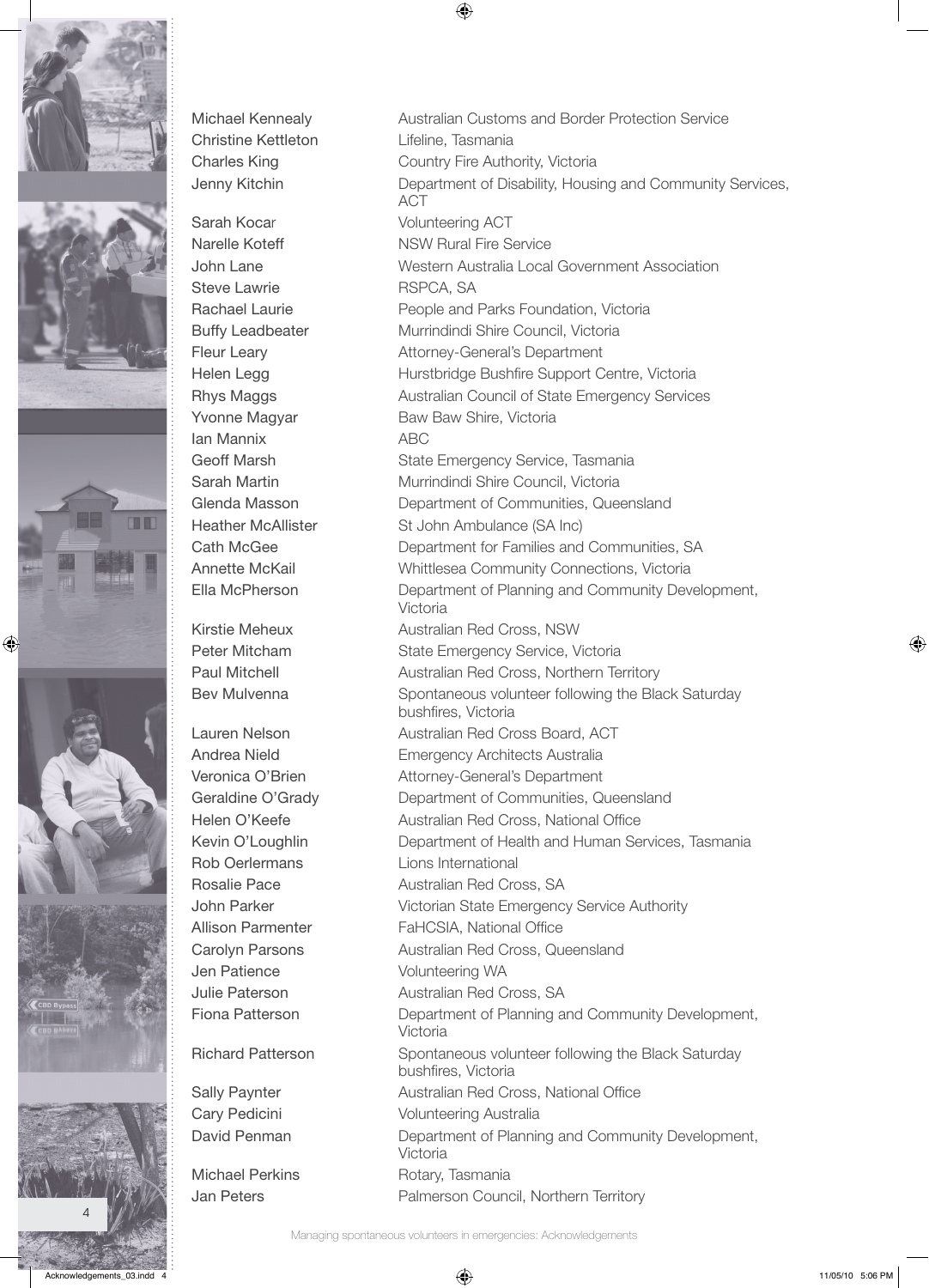Adrienne Piccone **Volunteering Tasmania** Will Polak **Kinglake Action Network and Development Organisation**, Victoria David Prestipino Attorney-General's Department Anne Preston Anglicare, WA Bruce Prince **Adventist Development Relief Agency, NSW** Susan Powell Department of Health and Human Services, Tasmania Kate Powne Shire of Yarra Ranges, Victoria Samara Rahman **ACTCOSS** Darryl Rice **St John Ambulance, Queensland** Toni Richardson SAFECOM Mark Robertson **Department of Disability, Housing and Community Services, ACT** Margaret Ryan Centacare, Victoria James Sadler Volunteering SA & NT Meg Sandercock Whittlesea Community Connections, Victoria Mick Sayers Spontaneous volunteer following the Black Saturday bushfires, Victoria Ellen Scully RSPCA (Victoria) John Scuric **Centrelink**, Victoria Jennifer Shelley **Australian Red Cross Board, ACT** Emma Short Whittlesea Community Connections, Victoria Barry Smith St Vincent de Paul, NSW Les Smith Salvation Army, Victoria Simon Smith Salvation Army, Victoria Greg Staple SA Metropolitan Fire Service Sue Sutherland Kinglake West Uniting Church, Victoria Stephen Sutton Bushfires NT Sarah Tabuteau **Australian Red Cross, National Office** Kye Lye Tan **Australian Red Cross, National Office** Angela Thomas **Lifeline**, ACT **Jennifer Thompson Volunteering Australia** Ailsa Tolcher FaHCSIA, National Office Jannie Turner West Tamar Council, Tasmania Helen Valadares **Department of Health and Families, Northern Territory** Lucas van Rijswijk Tasmanian Fire Service Steve Vanstan RSPCA, WA Raelene Vivian **Australian Taxation Office** Robert Wagner City of Boroondara, Victoria Chris Wain Volunteering ACT **Jack Walhout Fusion Australia Jen Walsh Channel Australian Red Cross, Victoria** Joan Ward Department for Child Protection, WA Alan White Emergency Management Queensland Mark Whybro NSW Fire Brigades Robert Wiggins **ACT** Ambulance Graeme Winterton Victorian Council of Churches Bob Wilson St Vincent de Paul Society, ACT Michael Woodward **ACT Mental Health** Rebecca Wringe **Australian Red Cross, WA** Graeme Wynwood SA State Emergency Service Monika Zabinskas Conservation Volunteers Australia, Victoria Beau Zlatkovic **Department of Planning and Community Development, Victoria**